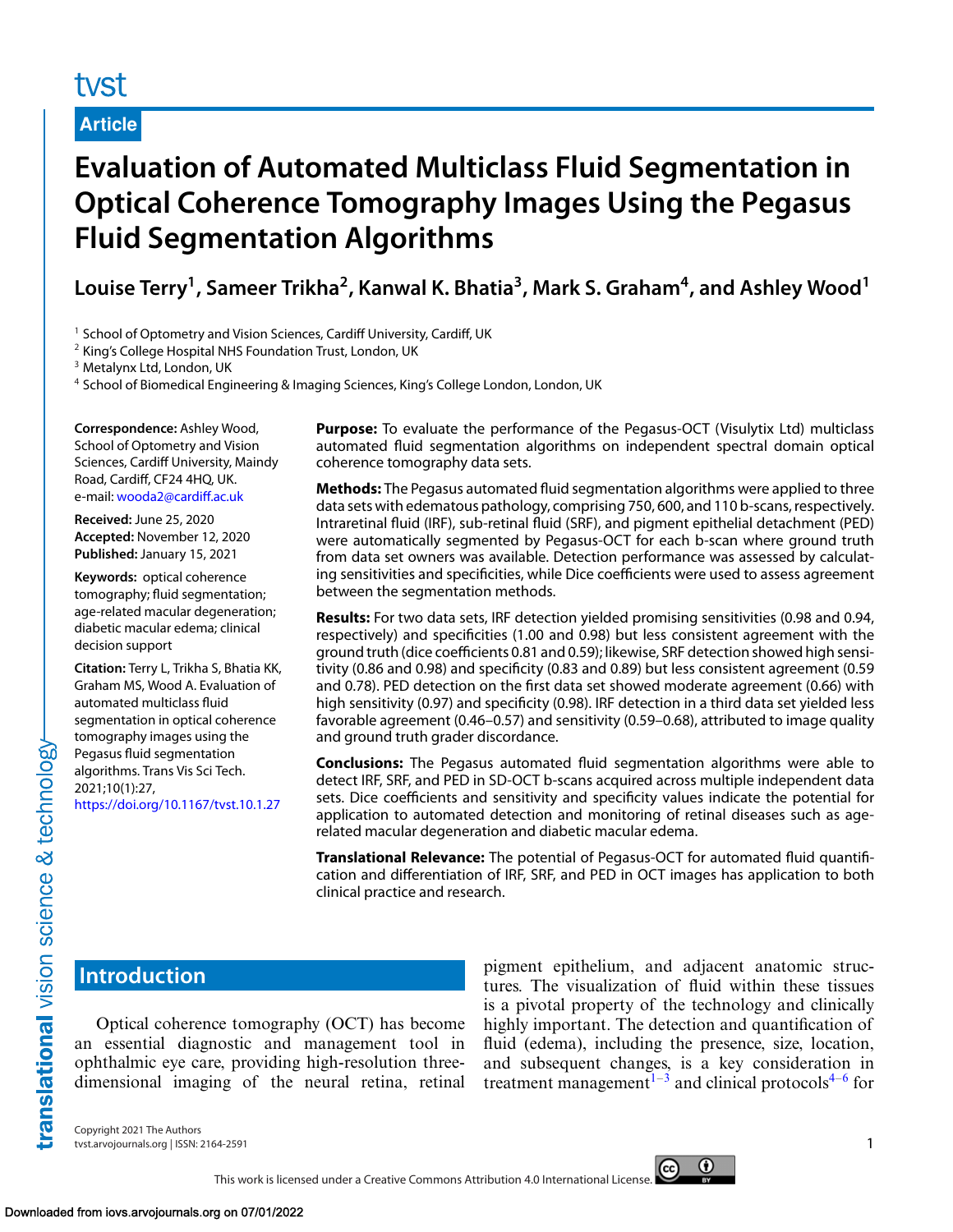numerous ocular conditions, including age-related macular degeneration (AMD), diabetic macular edema (DME), and central serous retinopathy (CSR).

Given the importance of fluid evaluation for disease detection, as well as monitoring and assessing responses to interventions, ophthalmologists are keenly interested in accurate automated segmentation and differentiation between fluid types. It is unsurprising that extensive efforts have been made to develop and improve automated systems for the detection, quantification, and differentiation of fluid types from OCT imagery. $7-11$ 

Pegasus-OCT v1.0 (Visulytix Ltd, London, UK) is a clinical decision support system for detecting disease from macular OCT scans intended for use with images from different OCT devices. Pegasus primarily uses deep learning technologies to identify images with anomalous features that may be indicative of disease to enable classification into disease groups. $^{12}$  $^{12}$  $^{12}$ 

Additionally, Pegasus-OCT incorporates automated multiclass fluid segmentation algorithms designed to detect and segment three clinical subtypes of fluid: intraretinal fluid (IRF), subretinal fluid (SRF), and pigment epithelial detachment (PED). IRF is characterized as a hyporeflective space (cystoid fluid) located within the neural retinal tissue, SRF as a hyporeflective space located between the hyperreflective retinal pigment epithelium (RPE) and the overlying neural retina, and PED as a hyporeflective space located between the RPE and underlying Bruch's membrane, visible on the OCT as the anterior of the choroidal vascular layer. Despite extensive investigation of fluid segmentation of OCT images, literature reporting systems capable of categorizing fluid by type on independent, unseen data sets is limited to date and often does not differentiate PED as a distinct subtype.<sup>[7,8](#page-6-0)</sup>

This article provides an evaluation of the automated fluid detection capabilities of Pegasus-OCT. Three independent publicly available OCT data sets are used to assess the accuracy of the Pegasus fluid segmentation algorithms against manual expert-evaluated segmentation, as well as the sensitivity and specificity of the software in patients for the detection of IRF, SRF, and PED.

# **Methods**

translational vision science & technology-

# **Pegasus Automated Fluid Segmentation Algorithms**

Pegasus-OCT has automated fluid segmentation algorithms, aimed at delineating fluid within and beneath the retinal structures. This uses three convolutional neural network (CNN) models: one to predict SRF, one IRF, and one PED. The models were trained using the DeeplabV3+ architecture,<sup>[13](#page-7-0)</sup> allowing the system to identify different instances of the same class in the same image. To minimize the effect of highfrequency image noise (speckle), areas of detected fluid were designated to be a minimum of 5 pixels in size. Training was conducted using large heterogeneous realworld data sets from multiple clinical organizations across the world and incorporated both normal and abnormal scans. The abnormal OCT scans included retinal pathologies such as AMD, DME, macular hole, and epiretinal membrane. Training was conducted using images that were graded by between one and five UK board-certified ophthalmologists providing the ground truth. These images originated from standard spectral domain OCT devices, including the Heidelberg Spectralis (Heidelberg, Germany), Zeiss Cirrus (Dublin, California, USA), Nidek (Gamagori, Japan), and Topcon Maestro (Tokyo, Japan).

## **Image Data Sets**

Three publicly available data sets<sup>[7,](#page-6-0)[14–16](#page-7-0)</sup> of Spectralis OCT images were used to evaluate the fluid segmentation algorithms of the Pegasus system. Each of the data sets selected included manual labeling of fluid features within individual OCT b-scans by the data set owners and was not used in the development of the Pegasus fluid segmentation algorithms, providing a ground truth for testing the performance of the algorithms. The data sets were used "as is" to avoid introducing any selection bias that may occur if images were removed based on "image quality" or other criteria. The characteristics of the data sets included are described below and summarized in [Table 1;](#page-2-0) the most significant differences between data sets are fluid types provided in the ground truth and number of b-scans per participant.

Data set  $A^{7,16}$  $A^{7,16}$  $A^{7,16}$  $A^{7,16}$  was obtained from 530 participants with AMD, DME, or healthy controls. Between 1 and 13 individual b-scans (see Lu et al.<sup>7</sup>) were extracted from each volume to produce a data set containing 750 individual b-scans (250 AMD, 250 DME, and 250 normal). For each b-scan, regions of IRF, SRF, or PED were manually segmented, if present, by three trained raters and subsequently reviewed by two ophthalmology clinical scientists providing a ground truth for each OCT b-scan.

Data set B was obtained from 24 participants with exudative AMD, comprising 25 OCT b-scans per participant[.15](#page-7-0) Two ophthalmologists identified and segmented regions of IRF and SRF manually, which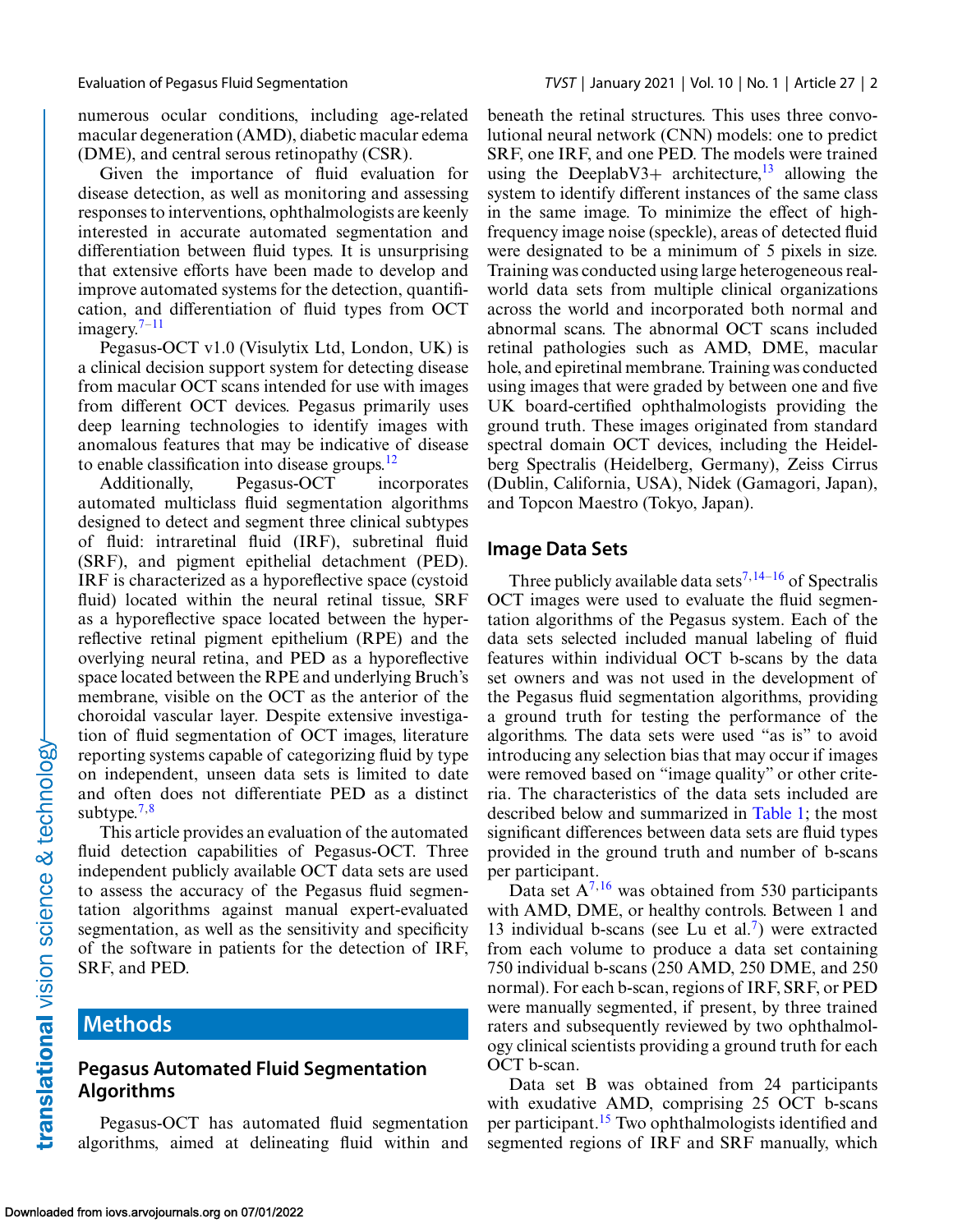| Data Set       | Source                                                                            | OCT                             | Country of<br>Acquisition | Number of<br><b>B-Scans</b><br>(Subjects) | Disease State               | Ground Truth Labeling                                                                | <b>Fluid Subtype</b><br>Evaluated |
|----------------|-----------------------------------------------------------------------------------|---------------------------------|---------------------------|-------------------------------------------|-----------------------------|--------------------------------------------------------------------------------------|-----------------------------------|
| $\overline{A}$ | Images from<br>Kermany et al.<br>$(2018)16$ Labeled<br>by Lu et al.<br>$(2019)^7$ | Heidelberg<br><b>Spectralis</b> | USA, China                | 750 (530)                                 | <b>DME</b> Drusen<br>Normal | 3 tiers of trained raters.<br>subset validated by 2<br>senior retinal<br>specialists | IRF SRF PED                       |
| B              | Rashno et al.<br>$(2017)^{15}$                                                    | Heidelberg<br><b>Spectralis</b> | <b>USA</b>                | 600 (24)                                  | Exudative<br>AMD            | 2 ophthalmologists                                                                   | <b>IRF SRF</b>                    |
| C              | Chiu et al. $(2015)^{14}$                                                         | Heidelberg<br><b>Spectralis</b> | <b>USA</b>                | 110 (10)                                  | <b>DME</b>                  | 2 ophthalmologists;<br>DOCTRAP v50.9                                                 | <b>IRF</b>                        |

<span id="page-2-0"></span>

| Table 1. Characteristics of the Independent Evaluation Data Sets Used in This Study |  |
|-------------------------------------------------------------------------------------|--|
|                                                                                     |  |

served as the ground truth. No segmentation data for PED were available for this data set.

Data set C was obtained from 11 participants with severe DME, comprising 10 OCT b-scans per participant[.14](#page-7-0) Two ophthalmologists independently identified and segmented regions of IRF manually, which served as the ground truth. No segmentation data for SRF or PED were available for this data set. Due to the availability of manual segmentations from each grader, it was possible to also evaluate intergrader discrepancies in fluid segmentation for this data set.

### **Analysis**

The analysis was performed on masks generated for every OCT b-scan within each data set representing the location of fluid identified by the Pegasus system. These were then compared to a further set of masks containing the "ground truth" fluid locations within every b-scan as determined by the data set owners. All analyses were performed using custom scripts in MATLAB R2019a (The MathWorks, Inc., Natick, MA, USA).

Dice coefficients<sup>[17](#page-7-0)</sup> were used to assess agreement between the manual segmentation provided by the data set owners and the Pegasus system. These were calculated as follows:

Dice coefficient =  $2(A \cap B)/(A + B)$ ,

where A represents the manual segmentation, B represents the automated segmentation, and A∩B is the number of common pixels between the two sets.

Sensitivity and specificity values were calculated based on comparing the presence or absence of fluid against the ground truth for each individual b-scan within the overall data set or for individual eyes where sufficient data were available. Sensitivity was determined based on the number of slices where any fluid was identified by Pegasus that corresponded to a slice

where the ground truth also identified any fluid (true positive; TP), divided by this number (TP), plus the number of slices where Pegasus did not identify any fluid contrary to the ground truth (false negative; FN), that is, sensitivity =  $TP/(TP + FN)$ .

Specificity was determined based on the number of slices where neither Pegasus nor the ground truth identified any fluid (true negative; TN), divided by this number (TN), plus the number of slices where Pegasus identified fluid contrary to the ground truth (false positive; FP), that is,  $specificity = TN/(TN + FP).$ 

Dice coefficients, sensitivity, and specificity were determined separately for each data set overall (A, B, and C) and "per eye" for data sets B and C, where volumes contained sufficient b-scans  $(n = 11$  and  $n =$ 24, respectively) to perform this within-eye analysis. Fluid type (e.g., SFR, IRF, and PED) was analyzed separately for each data set where ground truth data (manual segmentation) was available. For data set B, the OCT volume for every eye contained b-scans with at least one subtype of fluid in the ground truth, but not all volumes contained both fluid subtypes (i.e., IRF and SRF); hence, it was not possible to calculate Dice coefficients, sensitivity, or specificity for these individual eyes (see Supplementary Table S1). IRF was evaluated on all three data sets, SRF was evaluated on data sets A and B, and PED was evaluated on data set A only.

# **Results**

All three data sets underwent automated fluid segmentation using the Pegasus system (total  $n = 1460$ ) b-scans from three independent data sets). Examples of successful segmentation of IRF, SFR, and PED can be seen in [Figure 1.](#page-3-0) The Dice coefficients, sensitivity, and specificity separated by fluid type (IRF, SRF, and PED) and data set (A, B, and C) are shown in [Table 2.](#page-3-0) The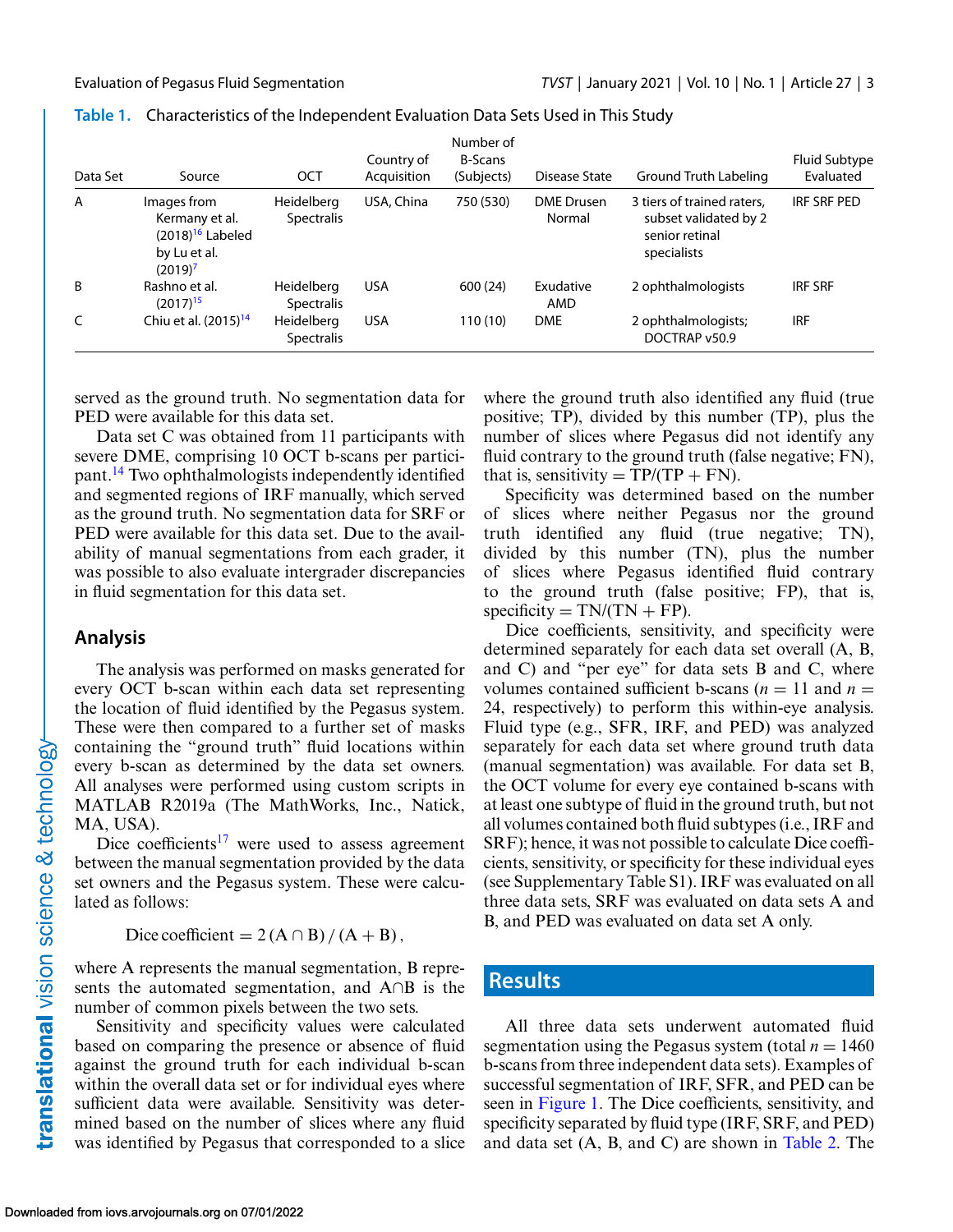<span id="page-3-0"></span>

**Figure 1.** Example comparison between the expert and automated fluid segmentation (examples taken from data set A). Intraretinal fluid is shown in *red*; subretinal fluid in *green*; pigment epithelial detachment in *orange*.

| Data Set                      | Dice Coefficient, Mean | Dice Coefficient, Median (IQR) | Sensitivity | Specificity |
|-------------------------------|------------------------|--------------------------------|-------------|-------------|
| Intraretinal fluid            |                        |                                |             |             |
| Α                             | 0.78                   | 0.81(0.12)                     | 0.98        | 1.00        |
| B                             | 0.54                   | 0.59(0.29)                     | 0.94        | 0.89        |
| C;(Expert 1 vs Pegasus)       | 0.57                   | 0.70(0.84)                     | 0.68        | 1.00        |
| C;(Expert 2 vs Pegasus)       | 0.46                   | 0.51(0.79)                     | 0.59        | 0.92        |
| $C_i$ (Expert 1 vs 2)         | 0.59                   | 0.68(0.34)                     | 0.94        | 0.59        |
| Subretinal fluid              |                        |                                |             |             |
| Α                             | 0.59                   | 0.70(0.31)                     | 0.86        | 0.83        |
| B                             | 0.78                   | 0.84(0.11)                     | 0.98        | 0.89        |
| Pigment epithelial detachment |                        |                                |             |             |
| A                             | 0.66                   | 0.71(0.23)                     | 0.97        | 0.98        |

**Table 2.** Summary of Dice Coefficients, Sensitivity, and Specificity for the Three Fluid Features, Across All Data Sets

performance of the Pegasus system for the individual eyes in data sets B and C can be found in Supplementary Tables S1 and S2, respectively.

### **Intraretinal Fluid**

The Pegasus automated fluid segmentation algorithms showed excellent sensitivity (0.98 and 0.94) and specificity (1.00 and 0.89) for data sets A and B, respectively, but a relatively low sensitivity for data set C (∼0.64). Within data set C, performance was particularly poor on subject 9, in whom there was very little overlap between the experts and automated segmentation. However, on a per-eye level for this data set (all 11 b-scans per eye considered together), all eyes were correctly identified as having IRF on at least one b-scan.

For data set B, only 7 of the 24 eyes contained IRF in the expert grading, but the Pegasus system identified 15 of the eyes as positive for IRF, yielding a high falsepositive rate. Several of these were identified on a single b-scan only per eye, and 3 were cases of serous PED incorrectly labeled by the algorithms as IRF [\(Fig. 2\)](#page-4-0). There were no eyes in which the algorithms failed to detect IRF where it had been identified by the two experts (i.e., false negative rate  $= 0$ ). On a per-eye level for data sets B and C, IRF detection had perfect sensitivity (1 for both), but the specificity for data set B was poorer (0.53). It was not possible to assess specificity for data set C on a per-eye level, since there were no true negatives for IRF.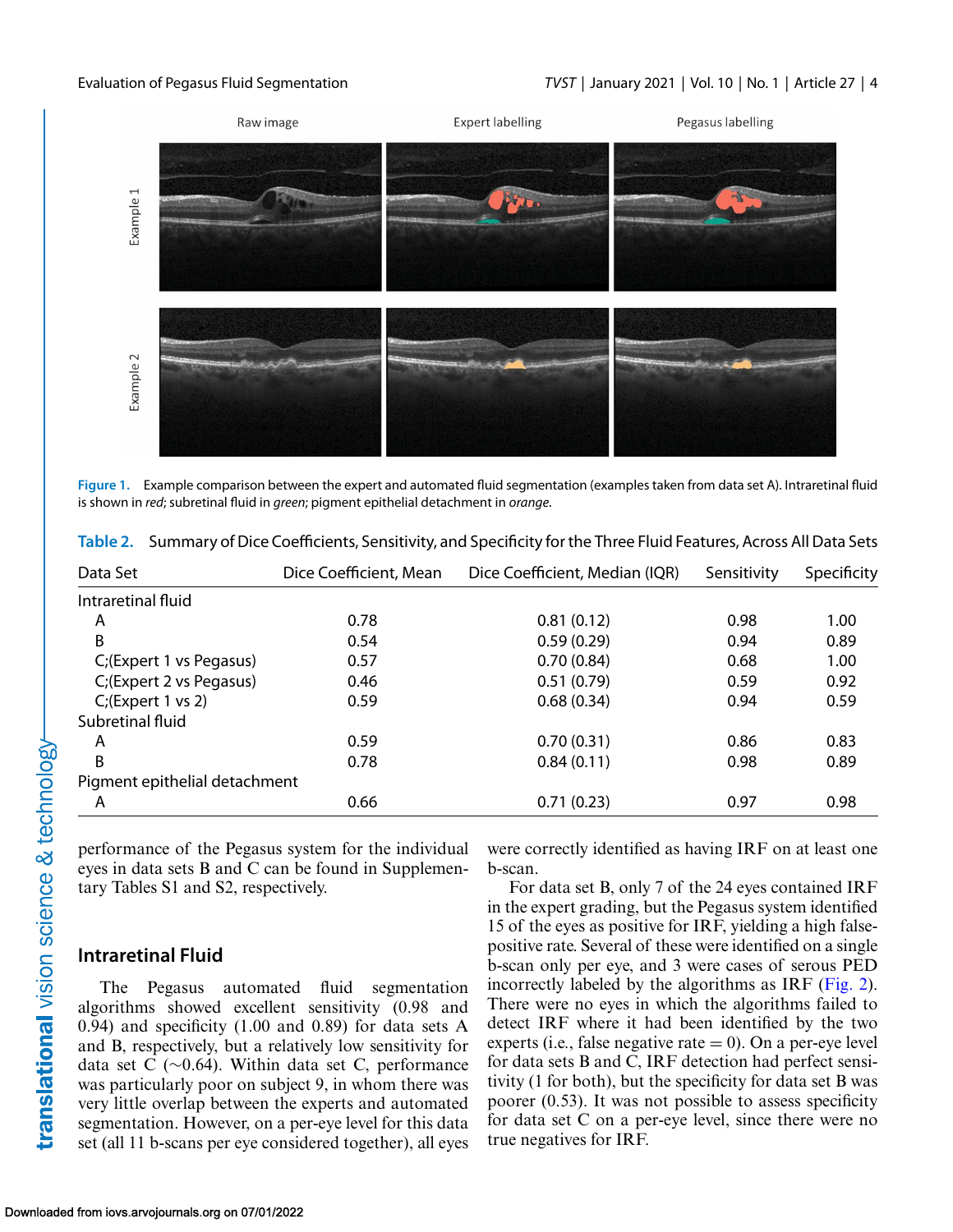<span id="page-4-0"></span>

**Figure 2.** In data set B, the automated segmentation incorrectly labeled areas within a serous pigment epithelial detachment as intraretinal fluid.

A comparison of the manual segmentations performed by the two expert graders in data set C showed limited agreement (mean Dice coefficient 0.59; comparable to that of the Pegasus software, at 0.57 and 0.45 for experts 1 and 2, respectively). Sensitivity for fluid detection was high between experts (0.94), but specificity was low  $(0.59)$ .

### **Subretinal Fluid**

The Pegasus fluid segmentation algorithms achieved better performance for data set B than A for SRF, achieving a high sensitivity (0.98), specificity (0.89), and mean Dice coefficient (0.78). For data set A, the algorithms labeled the physiologically thickened layer of outer segments beneath the foveal pit as SRF on several of the eyes without pathology  $(Fig. 3)$ , limiting the specificity in this analysis (0.83). On a per-eye level for data set B, 20 of the 24 eyes contained SRF in the expert grading. The Pegasus system identified 22 of the eyes as positive for SRF, but both false-positive cases were in images containing PED. There were no eyes in which the algorithms failed to detect SRF where it had been identified by the expert grader (sensitivity  $= 1$ ). The specificity for this data set was low (0.5), although there were only 4 eyes without SRF in the data set, 3 of which were cases of PED.

### **Pigment Epithelial Detachment**

Evaluation of PED was only possible on data set A, since it was the only data set labeled for this feature by the expert graders. The sensitivity and specificity were excellent (0.97 and 0.98, respectively), with reasonable agreement in segmentation between the expert and automated segmentations (mean Dice coefficient 0.66). Despite being the largest data set available, a per-eye level analysis was not possible, as there were too few b-scans available per eye (only a single b-scan in many cases).

# **Discussion**

In this article, we assessed the detection and segmentation performance of the Pegasus automated fluid segmentation algorithms on three existing independent OCT data sets. These data sets contained up to three distinct types of fluid: IRF, SRF, and PED. Pegasus performance on each data set was benchmarked against expert-derived ground truth, with the algorithms providing good but not always consistent performance across the three data sets and fluid subtypes.

Overall, Pegasus's ability for automated detection of all three fluid types based on sensitivity and specificity was favorable and compares well to figures reported in contemporary literature. For data set A, performance was very high for IRF and PED while slightly poorer for SRF, the same pattern presented by Lu et al.<sup>7</sup> Our results outperform those of Rashno et al.<sup>[15](#page-7-0)</sup> for data set B in terms of sensitivity (0.81 versus 0.96) with a similar specificity found (0.91 versus 0.89). No sensitivity or specificity values to allow comparison were presented by Chiu et al. $^{14}$  for data set C.

Pegasus provided promising fluid segmentation performance, based on Dice coefficients, across the three fluid types evaluated. Data set A uniquely allowed evaluation on all three fluid subtypes, but the mean Dice coefficients were lower in the present study than those presented by Lu and colleagues<sup>7</sup> (0.59– 0.78 versus 0.75–0.9). Both studies reported the best performance for IRF compared to the other two fluid subtypes, and likewise for data set B, although only a single Dice coefficient of 0.82 was reported by Rashno et al.,  $^{15}$  despite the investigation of both IRF and SRF. For data set C, our Dice coefficients were comparable to those reported in the literature,  $^{14}$  $^{14}$  $^{14}$  including a limited interobserver performance during ground truth labeling. The authors attribute this to reduced image quality and the severity of DME included.<sup>14</sup>

The RETOUCH project presents the performance of eight different deep learning algorithms for (a) automated fluid detection and (b) automated fluid segmentation.<sup>[18](#page-7-0)</sup> A comprehensive review of algorithm performance in these tasks for each of the three fluid subtypes, plus a table of other relevant works, can be found elsewhere. For the fluid detection task, the results were comparable for PED and SRF (on data set B), although Pegasus relatively outperformed on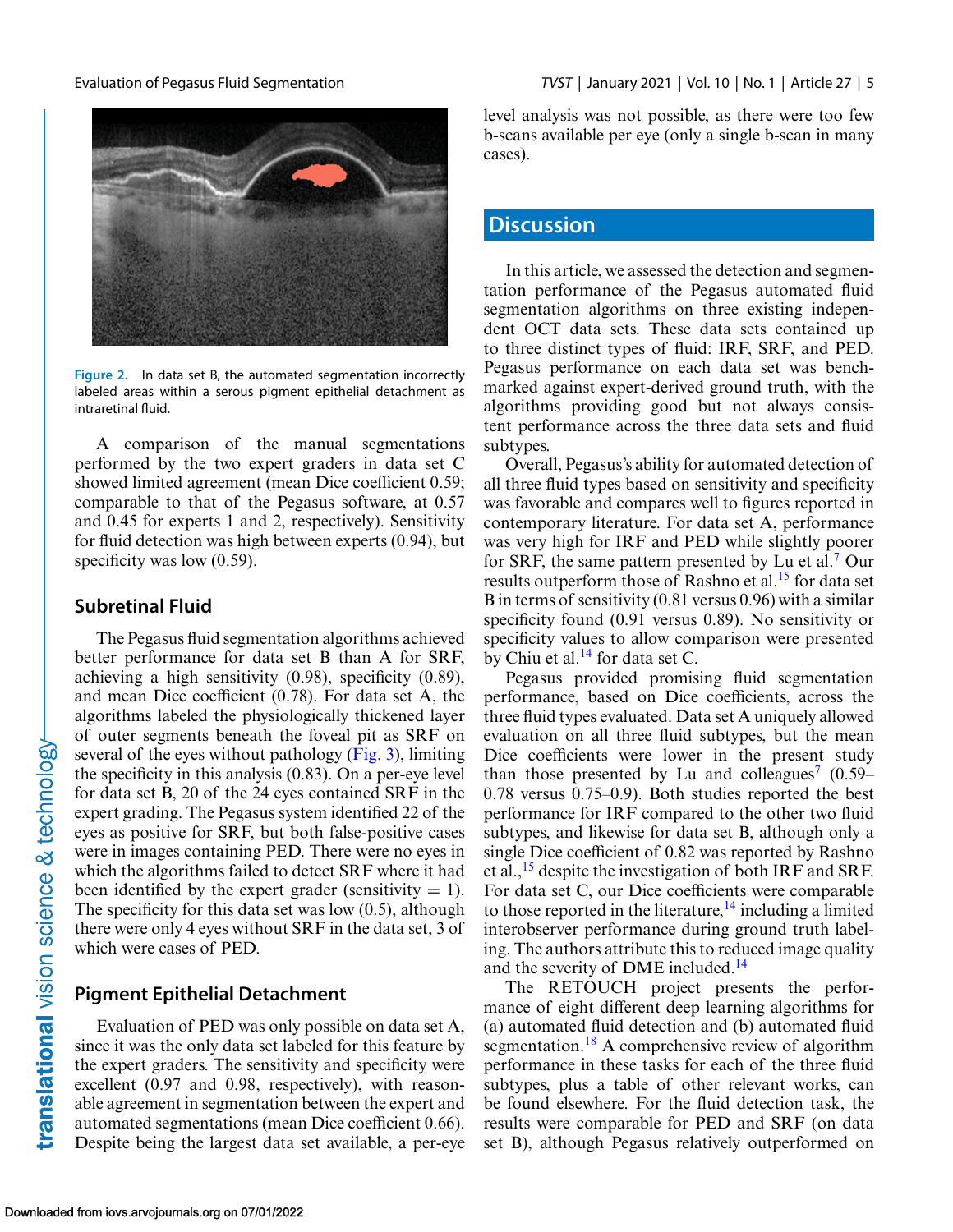<span id="page-5-0"></span>



IRF (on data sets A and B) and underperformed on SRF (on data set A) and IRF (on data set C). For the fluid segmentation task, the mean Dice coefficients for Spectralis images were 0.69 for IRF, 0.57 for SRF, and 0.68 for PED. Again, these are comparable to Pegasus's average performance across the three data sets. For this task, Pegasus relatively outperformed on SRF (particularly on data set B) and IRF (on data set A) but underperformed on IRF (on data sets B and C). Similarly to RETOUCH, the Pegasus system yielded a high performance for detection of PED, likely due to its distinct appearance and location in relation to the RPE.

It should be noted that all OCT images used in this evaluation were acquired with a Spectralis SD-OCT (Heidelberg Engineering). We are therefore unable to comment on the performance of these fluid segmentation algorithms on images acquired with other OCT devices. However, the Pegasus-OCT system is intended to be OCT device independent and has been developed and trained based on multiplatform OCT data. Of note,  $RETOUCH^{18}$  $RETOUCH^{18}$  $RETOUCH^{18}$  found that best performances were achieved when neural networks were trained on data from each OCT device separately, highlighting the trade-off between device-specific performance and algorithm generalizability. The results of the present study are comparable to much of the contemporary published literature, including algorithms trained on data from single OCT platforms, which demonstrates the promise of the Pegasus system.

The interexpert comparison for data set C provides a mean Dice coefficient (0.59) that was not appreciably higher than either expert grading versus the Pegasus segmentation (0.57 and 0.45 for experts 1 and 2, respectively). It should be noted that the data set owners attributed their expert graders' performance to "lower image quality and severe DME pathology present.["14](#page-7-0) The interexpert agreement for this data set is notably lower than other contemporary studies with Dice coefficients reported in the region of  $\sim$ 0.75,<sup>[9,](#page-6-0)[18](#page-7-0)</sup> although not uniquely so, $^{19}$  $^{19}$  $^{19}$  with the severity of retinal pathology as an important factor. This suggests the interexpert variation and its influence on the ground truth is likely to be a pertinent factor in the Pegasus system's performance. The greater differences between mean and median Dice coefficients (see [Table 2\)](#page-3-0), and wider Inter Quartile Range (IQR) attributable to this data set  $(C)$ , compared to A and B, would be consistent with increased outliers due to poor agreement on individual scans. Furthermore, the higher sensitivity and limited specificity values for the interexpert comparison in relation to the Pegasus system could speculatively be explained if an internal "bias" within the expert clinicians for overdetecting (rather than underdetecting) retinal fluid was present. The clinical experience of each expert and how they balance the relative risk of a false-positive versus a falsenegative result on clinical outcomes may influence their approach to the manual fluid segmentation of the images.

Visual inspection of labeled images suggests expert graders provide a more "granular" demarcation of the regions of fluid compared to the algorithm that appears smoother [\(Fig. 1\)](#page-3-0); these discrepancies, while small, would have contributed to reducing the Dice indices (agreement). The absolute fluid area is also likely to be affected; therefore, consistency of method (i.e., not used interchangeably) would be advised in applications such as progression monitoring, where small absolute differences may have clinical significance.

We also caution that the data sets used for validation in this study consisted of eyes with the most common pathologies characterized by fluid (AMD and DME).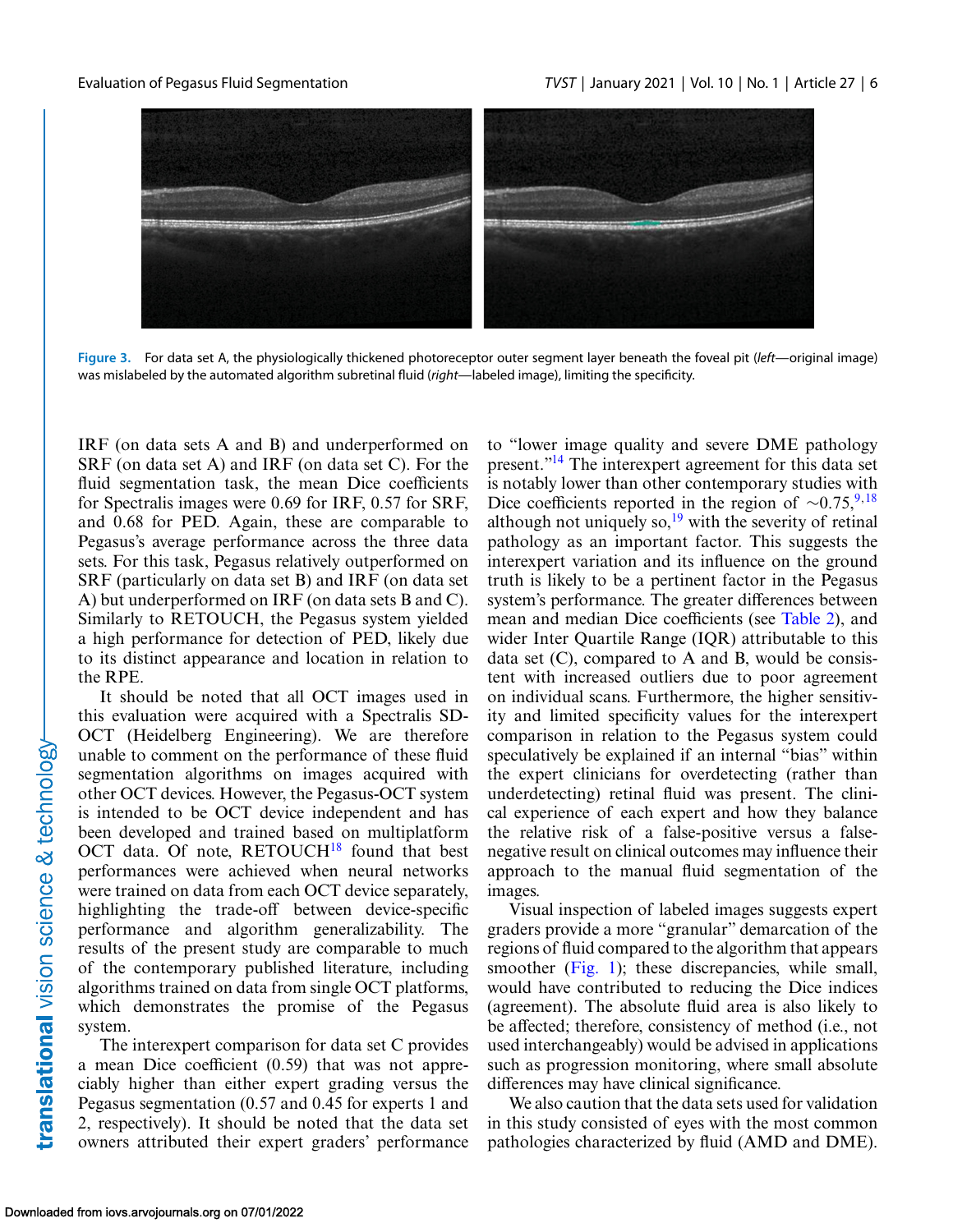<span id="page-6-0"></span>Fluid segmentation performance in eyes with other retinal pathologies or comorbidities (e.g., macular hole, epiretinal membrane, central serous retinopathy) was not evaluated due to restricted data availability for these conditions, which were independent of the algorithm's training.

A "true" sensitivity and specificity was only possible to evaluate on data set A, since this data set was the only of the three to contain b-scans from eyes entirely absent of retinal disease. Data sets B and C did not contain any healthy eyes, confirmed as having no fluid visible on any b-scan by expert graders. For these two data sets, performance metrics were evaluated on a "per-b-scan" basis only, rather than a "per-eye" basis as in data set A, which would be the usual clinical scenario.

The number of b-scans per eye included in the analysis also differed between data sets. This should be considered when interpreting these results, since data sets with a higher ratio of number of b-scans to number of eyes (e.g., data set B) will likely have greater homogeneity, which may influence algorithm performance. Data set A had by far the largest number of eyes and included both AMD and DME. It might therefore be considered that this data set provided the greatest challenge for the Pegasus-OCT system in variation of disease appearance.

This study is not typical of a classical automated feature detection task (i.e., presence or absence of a distinct image feature); rather, it represents a more complex feature detection and subtype classification task, with the subtypes having a similar appearance in many cases. This may be particularly problematic in low-quality images, where dark or low-contrast portions of the image resulting from signal loss (e.g., from media opacities) may be mistakenly identified as fluid. This, in part, may explain the limited performance of the algorithm for certain metrics and fluid subtypes.

Overall, the Pegasus-OCT fluid segmentation algorithms were shown to be capable of detecting IRF, SRF, and PED within spectral domain OCT images of independent data sets from multiple sites. The competitive performance against other published methods demonstrates the potential of this approach as a clinical tool for the autonomous detection and monitoring of retinal disease such as AMD and DME.

# **Acknowledgments**

Disclosure: **L. Terry**, None; **S. Trikha**, Visultyix Ltd (E, I); **K.K. Bhatia**, Visultyix Ltd (E), Metalynx Ltd (E); **M.S. Graham**, Visultyix Ltd (E); **A. Wood**, None

# **References**

- 1. Santos AR, Alves D, Santos T, Figueira J, Silva R, Cunha-Vaz JG. Measurements of retinal fluid by optical coherence tomography leakage in diabetic macular edema: a biomarker of visual acuity response to treatment. *Retina*. 2019;39(1):52– 60.
- 2. Virgili G, Menchini F, Casazza G, et al. Optical coherence tomography (OCT) for detection of macular oedema in patients with diabetic retinopathy. *Cochrane Database Syst Rev*. 2015;1:CD008081.
- 3. Quin G, Liew G, Van Ho I, Gillies M, Fraser-Bell S. Diagnosis and interventions for central serous chorioretinopathy: review and update. *Clin Exp Ophthalmol*. 2013;41(2):187–200.
- 4. National Institute for Health and Care Excellence (NICE). *NG82 Age-Related Macular Degeneration*. London, UK: NICE; 2018.
- 5. Dysli M, Rückert R, Munk MR. Differentiation of underlying pathologies of macular edema using spectral domain optical coherence tomography (SD-OCT). *Ocul Immunol Inflamm*. 2019;27(3):474–483.
- 6. Adam MK, Rayess N, Rahimy E, Maguire JI, Hsu J. Radial versus raster spectral-domain optical coherence tomography scan patterns for detection of macular fluid in neovascular agerelated macular degeneration. *Br J Ophthalmol*. 2016;100(4):491–494.
- 7. Lu D, Heisler M, Lee S, et al. Deep-learning based multiclass retinal fluid segmentation and detection in optical coherence tomography images using a fully convolutional neural network. *Med Image Anal*. 2019;54:100–110.
- 8. Schlegl T, Waldstein SM, Bogunovic H, et al. Fully automated detection and quantification of macular fluid in OCT using deep learning. *Ophthalmology*. 2018;125:549–558.
- 9. Lee CS, Tyring AJ, Deruyter NP, Wu Y, Rokem A, Lee AY. Deep-learning based, automated segmentation of macular edema in optical coherence tomography. *Biomed Opt Express*. 2017;8(7):3440.
- 10. Roy AG, Conjeti S, Karri SPK, et al. ReLayNet: retinal layer and fluid segmentation of macular optical coherence tomography using fully convolutional networks. *Biomed Opt Express*. 2017;8(8):3627.
- 11. Montuoro A, Waldstein SM, Gerendas BS, Schmidt-Erfurth U, Bogunović H. Joint retinal layer and fluid segmentation in OCT scans of eyes with severe macular edema using unsupervised